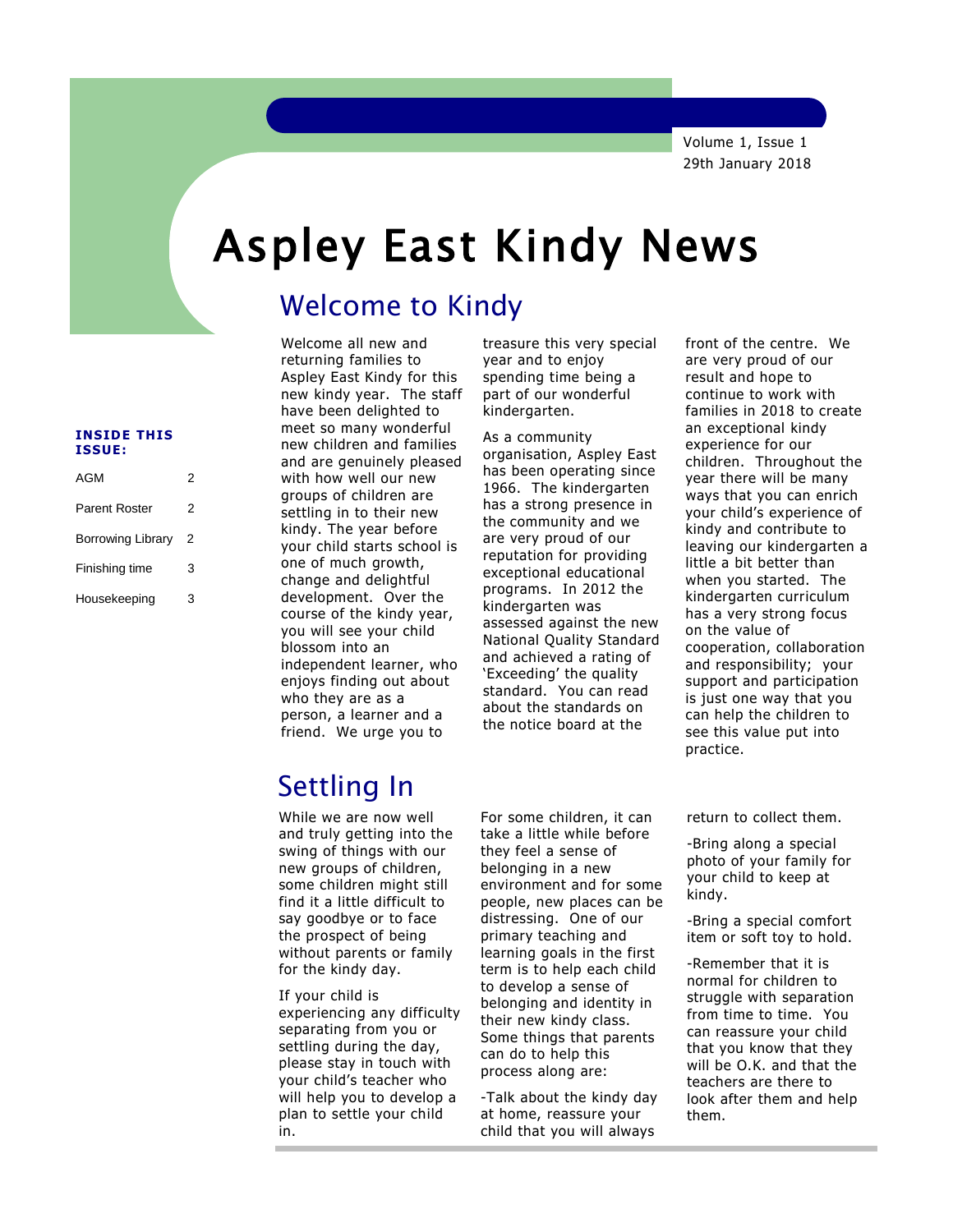# ASPLEY EAST KINDY NEWS



As a not-for-profit association, Aspley East Kindergarten has been managed by our parents of for over 50 years since the kindergarten's establishment in 1966.

Annual General Meeting

Each year, the association holds an Annual General Meeting in order to report on the business of the kindergarten for the previous year. You will find an invitation to the AGM in your communication file at the kindy this week (the black boxes on top of the kindy lockers).

All parents of the kindergarten

# Parent Roster

As a community kindergarten we have a strong ethos of community engagement and participation. The educational programs and the environment provided at the kindy have been built over 50 years of parent participation. Our kindy has been shaped by the contributions of many and we hold onto this spirit strongly as we believe in the benefits for everyone in the

are members of the kindergarten association and are invited to attend the AGM which includes a pre-meeting meet and greet with wine and cheese. The meet and greet is a great opportunity to meet some other families and get to know the kindy staff a little better.

One of the ways that you can become involved in the kindergarten is to nominate for a position on the Management Committee. There are a number of

statutory positions on the committee (President, Vice-President, Treasurer and Secretary) as well as general committee member positions. If you are interested in nominating for a position on the committee and would like some more information about what is involved, you can speak to Marie (Centre Director) or you can come along to the AGM and have a chat to the 2017 committee members who can give you some insight into their experiences.

community.

The experience of the children is greatly enhanced when children see their parents and families actively engaged in the life of the kindy.

Parent roster is a much loved tradition of the kindy and a wonderful way for you to spend time with your child and see them play and learn with their peers.

In order to allow the children and groups to sectic in, parent roster<br>begins in Term 2. At the beginning of Term 2 you will see a sign-up sheet where one parent per day settle in, parent roster can come along to kindy for the morning.

We look forward to seeing you in the classrooms from Term 2 and hope you enjoy the time with your child and seeing how kindy works.

## Parent and Child Borrowing Library

In Term 2 we will be opening the parent and child borrowing library. The kindergarten has a selection of books on a range of parenting topics that you can borrow from the library. Encouraging your child to borrow books from the children's

library is a fantastic way to support your child's developing literacy and read some new books that you might not have at home.

The borrowing library will be located at the front entrance of the kindy (the carpark

entrance). The staff are busy setting up this space as we speak, so keep your eyes out over the next few weeks.

"Coming together is a beginning, Keeping together is progress **Working** together is success" Henry Ford